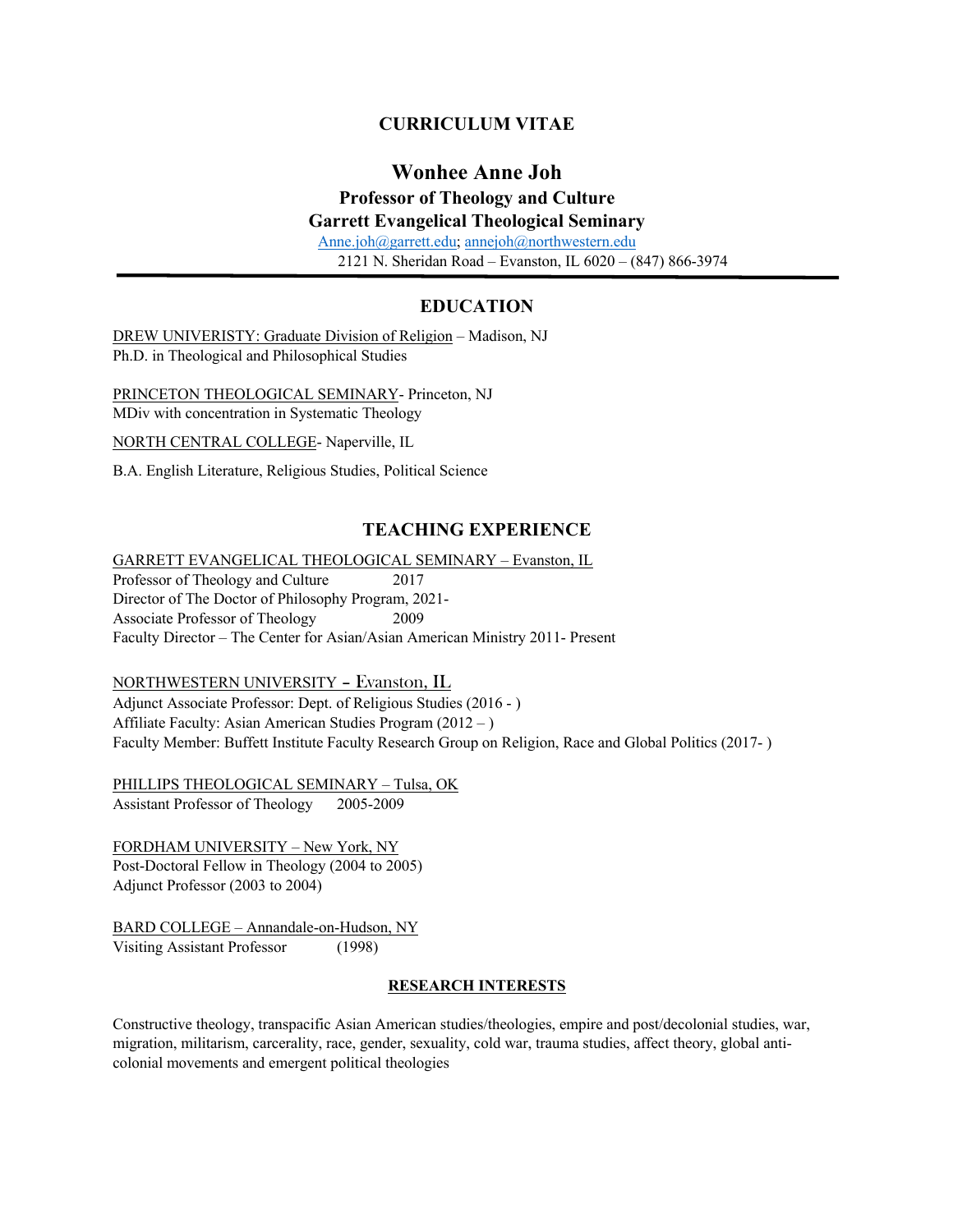### **COURSES TAUGHT**

Doctoral Courses: Readings in Method, Postcolonial/Decolonial Theory, Readings in Transpacific Asian American Studies, Trauma and Memory, Affect Theory, Asian American Literature, Theorizing Torture, Terror and Sovereignty, Critical Studies of Japanese American Internment, Reading Michel Foucault, Reading Jean-Luc Nancy, Reading Gayatri C. Spivak, Readings in Political Theologies, Feminist Theory, Reading Judith Butler, Queer Theory and Critical Race Theory, Trauma and Memory, Mourning and Melancholia, Readings in Critical Cold War Studies

Masters Level Courses: Christology, Theological Anthropology, Pneumatology/Ecclesiology, Introduction to Theology, Feminist and Womanist Theologies, Asian American Theologies, Paul Tillich, Women and Religion, Liberation Theologies

#### **SERVICE TO THE GUILD**

AMERICAN ACADEMY OF RELIGION Chair, The Graduate Student Awards Jury (Appointed 2019-2022) Selection Committee – The Graduate Student Awards Jury (Appointed 2018-2025) Chair, International Dissertation Research Grant Award Selva J. Raj Endowed International Dissertation Research Fellowship Award Steering Committee- *Teaching Against Islamophobia Seminar* (2019-) Steering Committee- *Religion, Colonialism, Postcolonialism* (2018-) Steering Committee- Religion, Affect, Emotion (2018-) Co-Chair – Theology and Religious Reflection Section (2010-2014) Steering Committee Member – Theology and Continental Philosophy Group (2010-2014) Steering Committee Member – The Bible in Racial, Ethnic and Indigenous Communities Group (2011 to 2013) Executive Board Member – Status of Women in the Profession (2009 to 2012) Steering Committee Member – Feminist Theory and Religious Reflection (2009) Co-Chair – Bible, Theology and Postmodernity Group (2007 to 2010) Member – Bible, Theology and Postmodernity Group (2005 to 2007) (Founding Member with Catherine Keller, Yvonne Sherwood, Jon Berquist) Steering Committee Member/Co-founder – Women of Color Scholarship and Activism (2008 to 2010) (Founding Proposal Writer with Andrea Smith, Mary Churchill) Co-Chair – Asian North American Religion, Culture and Society Group (2005 to 2007)

#### **MENTORING WITH INSTITUTIONS**

ENFLESHED, Advisory Board Member, 2020-

ASSOCIATION OF THEOLOGICAL SCHOOLS, *Women in Leadership Mentoring Program*, Mentor, 2020-

LOUISVILLE INSTITUTE/ COLLABORATIVE INQUIRY GRANT, Selection Committee, 2018-2019

Member – Asian North American Religion, Culture and Society Group (2001 to 2005)

FORUM FOR THEOLOGICAL EDUCATION (FTE)**,** Selection Committee and Faculty Mentor for Doctoral Fellows 2013-2019, Chair of Selection Committee (2020-)

PACIFIC ASIAN, ASIAN NORTH AMERICAN WOMEN IN MINISTRY AND THEOLOGY (PANAAWTMN) Board Member and Mentor to Asian/Asian American women in ministry and in the academy, 2009- present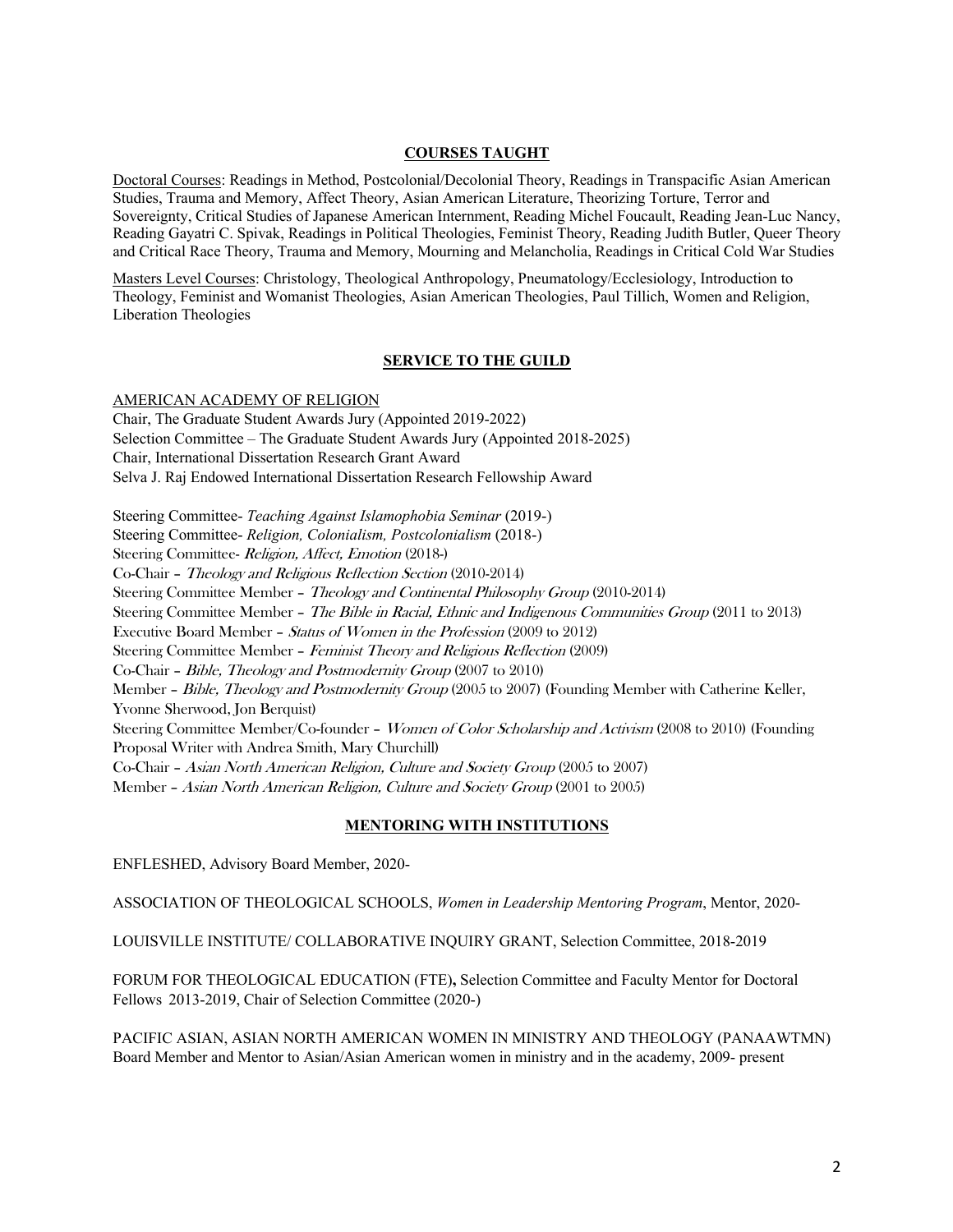ASIAN THEOLOGICAL SUMMER INSTITUTE/ LUCE FOUNDATION (ATSI), Faculty Mentor to Asian and Asian American Doctoral Students in the U.S., 2008- Present

UNITED METHODIST WOMEN OF COLOR DOCTORAL FELLOW PROGRAM, Selection Committee and Faculty Mentor, 2008 - 2014

ASIAN, ASIAN PACIFIC ISLANDER CLERGY WOMEN CAUSUS/UNITED METHODIST, Board Member, 2013- Present

## **EDITORIAL BOARDS/CONSULTATIONS**

WESTAR INSTITUTE, Christ Seminar, Founding Member, 2020-

FOSNA/Friends of Sabeel North America, Clergy Council, 2020-

KOREA PEACE NOW, Midwest Regional Member, 2020-

ENDING THE KOREAN WAR, National Public Syllabus Project, member, 2020-

LEXINGTON PRESS: POSTCOLONIAL AND DECOLONIAL STUDIES IN RELIGION AND THEOLOGY, Editorial Board Member, 2017- Present

WESTMINSTER JOHN KNOX PRESS/ EMERGING THEOLOGICAL INITIATIVES, Editorial board Member/Consultant, 2010-2015

POSTCOLONIALTHEOLOGICAL NETWORK**,** Faculty Advisory Board Member, 2008- Present

JOURNAL OF POSTCOLONIAL THEORY AND THEOLOGY, Faculty Board Member, 2010- Present

THE LIVING PULPIT**,** Editorial Board Member, 2010 - Present

THE ANGLICAN THEOLOGICAL REVIEW**,** Board Member, 2011-2014

WORKGROUP ON CONSTRUCTIVE THEOLOGY**,** Invited Member, 2009- Present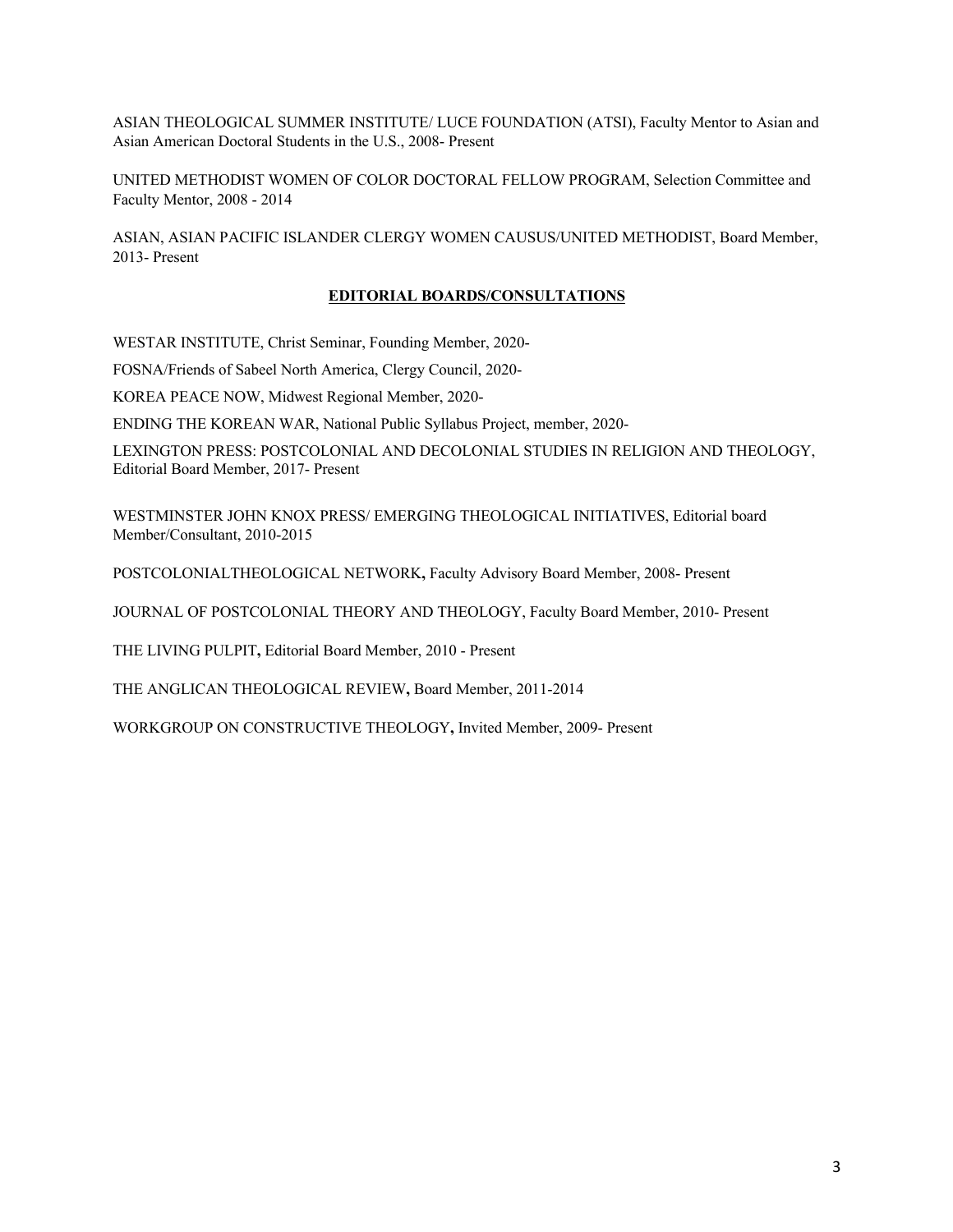## **AWARDS, HONORS & CONSULTATIONS**

AMERICAN ASSOCIATION FOR ADVANCEMENT OF SCIENCE, DOSER (Dialogue and Science, Ethics and Religion), Seed Grant Recipient for proposal: "Race, Technology, and Healing: Science and Religion in Dialogue," 2021

FOUNDATION FOR THEOLOGICAL EDUCATION/FTE, Grant Recipient, Proposal: "Towards a Decolonial Theological Education," 2021

WABASH Grant Recipient, "Faculty of Color and Teaching in Times of Pandemic," 2020

LOUISVILLE INSITUTE Project Grant for Researchers, Proposal: "Anti-Racist Work in Asian American Christian Churches," 2020

WABASH Invitation, Symposium with Victor Wooten on "Teaching and Improvisation," 2020

WABASH TEACHING AND LEARNING AND AMERICAN ACADEMY OF RELIGION JOINT WORKSHOP "Teaching Against Islamophobia," Crawfordsville, IN., 2018-2019

WABASH PEER MENTORING GRANT, Project Director/Grant Writer, 2016-2017

GENERAL BOARD OF HIGHER EDUCATION AND MINISTRY COMMISSION, Grant Director/Writer, "Theologies in Times of War and Healing," 2011

HARVARD DIVINITY SCHOOL, Center for the Study of World Religions, Collaborative Project Grant Recipient, "Postcolonial-Gender-Race-Queer Theory in Practical Theology Consultation," 2014

FORD FOUNDATION**,** "Interfaith Women Leaders Gathering," Albuquerque, NM., 2009

YALE UNIVERSITY, "Women Activists in the Academy: Teaching Scholars, Changing Models," 2009

WABASH TEACHING AND LEARNING**,** Pre-Tenure Summer Research Fellowship (Lilly Grant, 2007) Teaching Workshop for Pre-Tenure Asian/Asian North American Faculty, 2006 to 2007

ATS**,** Consultation for Asian/Asian North American Scholars, Redondo Beach, CA., 2005, 2007

FORDHAM UNIVERSITY**,** Post-Doctoral Fellow – Theology, NYC, NY., 2004-2005

THE UNITED METHODIST CHURCH**,** Fellow: Women of Color Doctoral Scholars Program, 2004-2010

### **PUBLICATIONS** (only going back to 2006)

*Heart of the Cross: A Postcolonial Christology*. Louisville, KY: Westminster John Knox Press, 2006.

*Critical Theology Against US Militarism in Asia: Decolonization and Deimperialization.* Ed. Anne Joh and Nami Kim. New York, NY: Palgrave, 2016.

*Trauma, Affect and Race: Postcolonial Theology of Hope.* New York, NY: Fordham University Press. Forthcoming.

*Feminist Praxis Against U*.*S Militarism*. Ed. Anne Joh and Nami Kim. New York, NY: Lexington Press, 2019.

*In Proximity to the Other*: *A Decolonial Theological Anthropology.* Louisville, KY: Westminster John Knox Press. Forthcoming.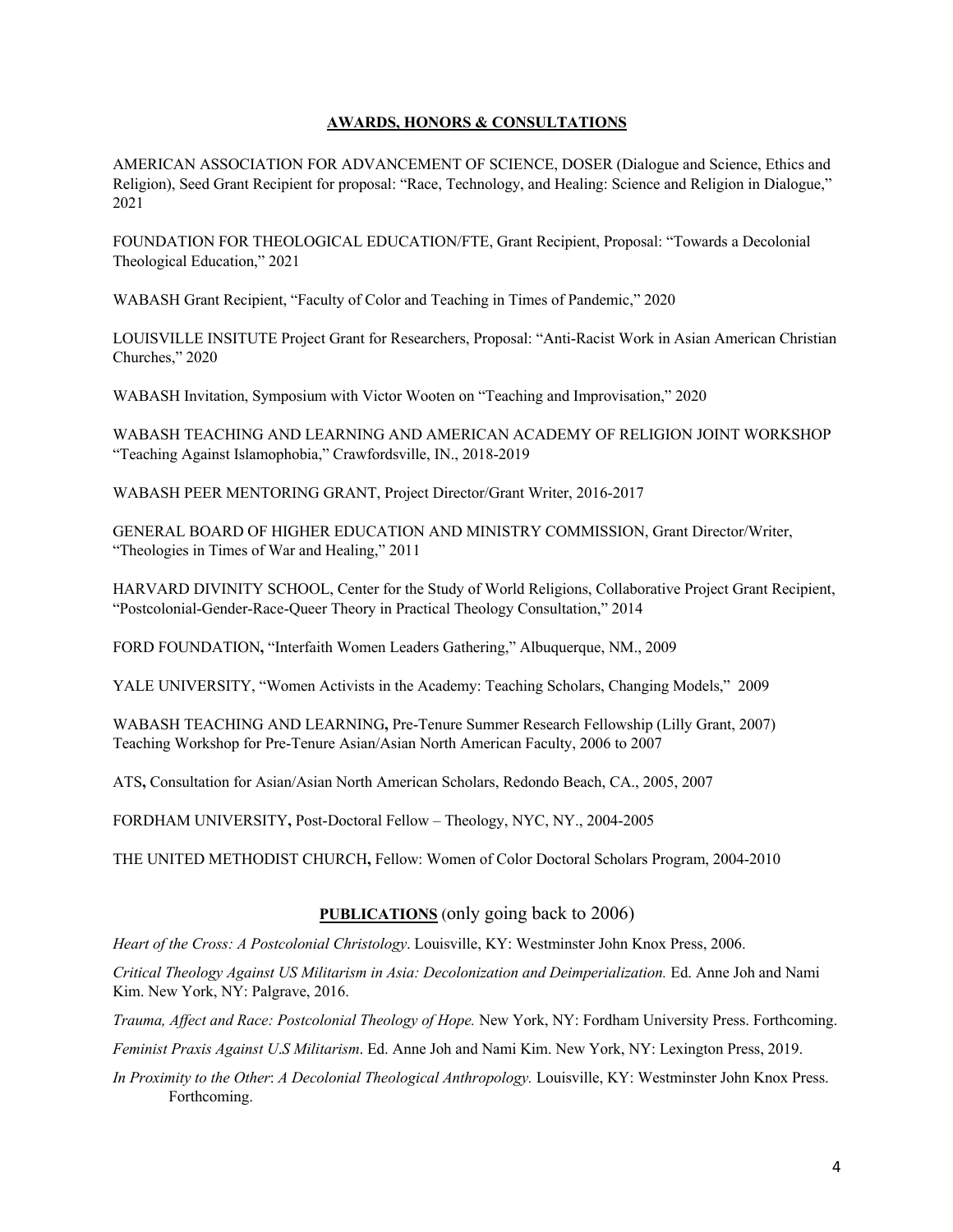#### **ARTICLES/CHAPTERS**

"Mission and Postcolonialism," *Grüne Reihe* (Bonn: Germany), 2022.

"Theology and Postcolonialism/Postcolonial Theology," *T&T Clark Handbook on Modern Theology* (NY: Bloomsbury Press, 2021).

"Asian American Feminist Theological Vision for a Decolonial World: Im/Possibilities of Global Solidarity," ed. Tat-Siong Benny Liew and Rita Nakashima Brock

"Introduction: Feminist Praxis Against U.S. Militarism" co-written with Nami Kim. *Feminist Praxis Against U.S. Militarism* (NY: Lexington Press, 2019).

Response/Forum on Juliane Hammer's *Peaceful Families: American Muslim Efforts Against Domestic Violence* (Princeton University Press, 2019) MAYDEN, Ali Vural Ak Center for Global Islamic Studies, George Mason University.

- "Citizenship, Globalized Religion, and the Tightening of Borders," Public Theology Network Symposia. 2018. Forthcoming.
- "Terror, Dispossession and Militarism: Transpacific Affective Life of the Unending War," *Affectivity and Divinity*. Ed. Stephen Moore and Karen Bray (NY: Fordham University Press, 2019.
- "Introduction: Critical Theology Against US Militarism in Asia: Decolonization and Deimperialization" co-written with Nami Kim. *Critical Theology Against US Militarism in Asia: Decolonization and Deimperialization* (NY: Palgrave, 2017).
- "Postcolonial Loss: Collective Grief in the Ruins of Militarized Terror," *Critical Theology Against US Militarism in Asia: Decolonization and Deimperialization*. Ed. Nami Kim and Wonhee Anne Joh. NY: Palgrave, 2017.
- "Asian American Feminist Theologies." *Journal of Feminist Studies in Religion* (2015).
- "The Task of Asian/Asian North American Theologies." *The Journal of Asian North American Theological Education*, Vol.1, No.1. 2015.
- "On Diversity, Institutional Whiteness and the Will for Change." *Religious Studies News* (2014).
- "Because We Hear Their Heartbeat." *Feminist Studies in Religion* (2014).
- "Blasé Racism is Not a Growth Strategy." *New York Times* (2013).
- "Mentoring Models with Promise." *Religious Studies News* (2013).
- "Grief and Grievability: A Postcolonial Spectrality of the Cross." *Concilium: International Journal of Theology*  (2013).
- "Theological Reflection on Sexuality and Korean American Identity." *Asian Women Center*, Seoul, South Korea (2013).
- "Time to Choose, Time to Change: A Report on the 2013 FTE Consultation on Doctoral Theological Education" coauthored with Dori Baker, The Fund For Theological Education, GA: 2013.
- "Postcolonialism in Fugue: Contrapunctality of Asian American Experience." *New Overtures: Asian North American Theologies in the 21st Century*. Ed. Eleazar Fernandez. Sopher Press (2012).
- "Teaching to Learn from the Other." *Keeping the Light*. Ed. Kate Ott and Melanie Harris. New York: Palgrave Macmillan, 2011.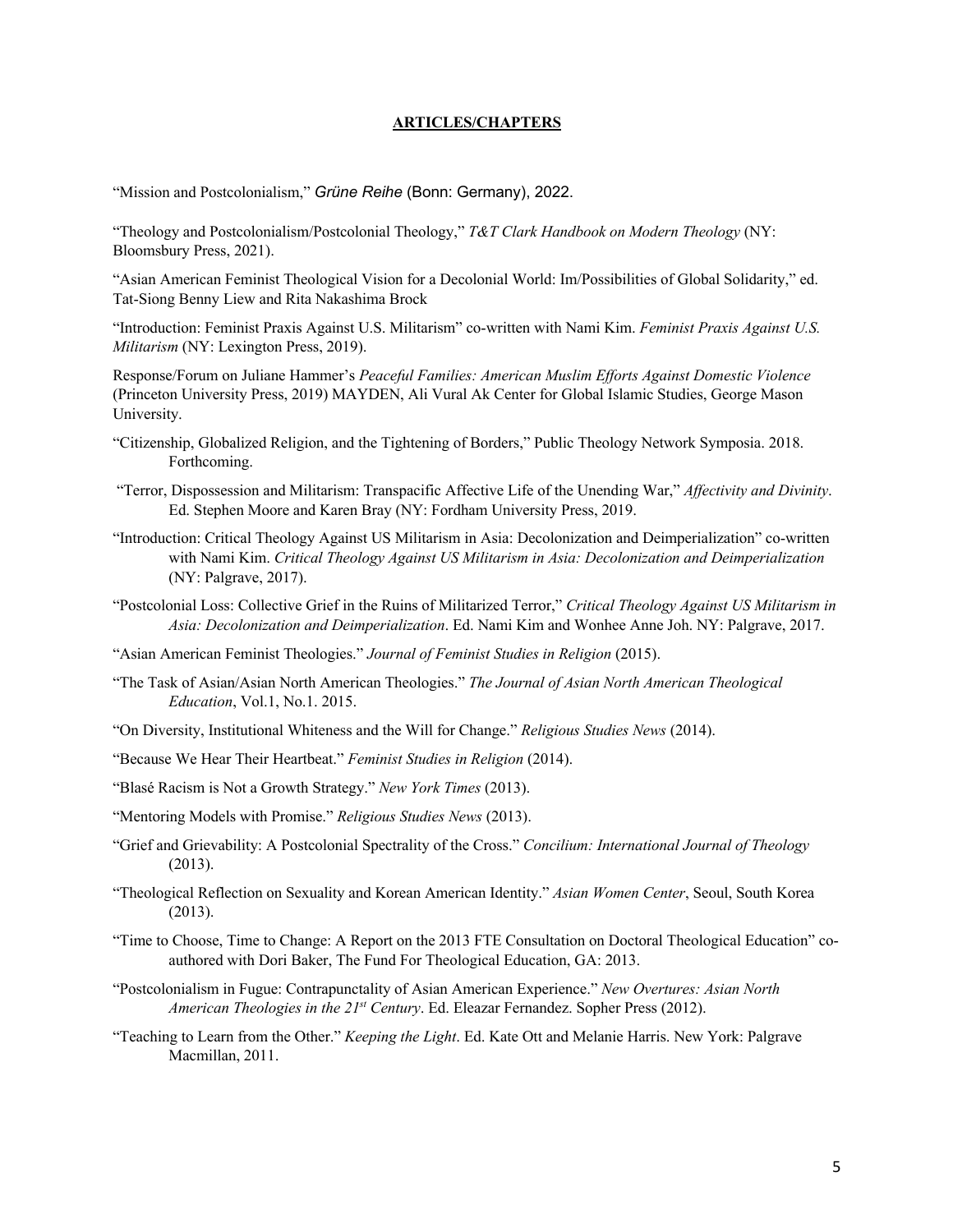- "Loves' Multiplicity: *Jeong* and Spivak's Notes Toward Planetary Love." *Planetary Loves: Gayatri Spivak, Postcoloniality, and Theology*. Ed. Stephen Moore and Mayra Rivera. New York: Fordham University Press, 2010.
- "Feminist Theological Vision." *New Feminist Christianity: Many Voices, Many Views*. Ed. Mary E. Hunt and Diann Neu. Skylight Publishing (2010).
- "Freeing the Mother-Lode from Mother Over-Load: The Difference Institutions Can Make." *Religious Studies News* (November 2010).
- "Gender and Sexuality in Asian American/Pacific Islander (API) Religious and Theological Studies." *Asian Pacific American Religious Cultures Encyclopedia.* With Nami Kim, Ed. Fumitaka Matsuoka and Jane Iwamura. ABC-CLIO (December 2009).
- "In Honor of Letty Russell." *Religious Studies News*. Ed. Traci West and Rebecca Alpert (Summer 2008).
- Roundtable Response to Mary Engel's "No-Self and the Calling Given to Anyone." *Journal of Feminist Studies in Religion* (Fall 2008).
- "Violence and Asian American Experience: From Abjection to *Jeong*." *Off The Menu: Asian and Asian North American Women's Theology and Religion*. Ed. Kwok Pui-lan, Rita Nakaashima Brock, Seung-Ai Yang and Jung Ha Kim. Louisville: Westminster John Knox Press, 2007.
- "Relating to Household Labor Justly." *Choice,* vol. 45, no. 5 (January 2008). *Justice in a Global Economy: Strategies for Home, Community, and World*. Ed. Pamela Brubaker, Rebecca Todd Peters and Laura A. Stivers. Louisville: Westminster John Knox Press, 2006.

## **INVITED PUBLIC FACING LECTURES, PRESENTATIONS, INTERVIEWS**

The 2021 Lyons Lectures, "Postcolonial Present and the Continuing Legacy of Anti-Colonial Solidarity Movements"

The University of Wisconsin-Madison, WI. and The First United Methodist Church of Madison, WI. April 2021

Iliff Theological School, Panel Invitation, "Building Solidarities: A Conversation with Korean Feminist Theologians," 2020

World Council of Churches, Pilgrim Member to Korean Peninsula Peace Now conference, Became Virtual due to the pandemic, 2020. Also, the lead rapporteur for the conference to the WCC.

United Nations Research Institute for Social Development- Invitation to International Conference, "Development, Environment and Peace nexus: Peacemaking in Borderlands." Panel, "Solidarity, Assembly and Governance: The Peace Process in Contact Zones of East Asia," 2020

"Semiocapitalism and Affect" Keynote, Yonsei University, October 8, 2019

"Affect and Theology of Jeong" Methodist University, Seoul, Korea October 10, 2019

"Coloniality and Feminist Theology" Honam Theological Seminary, Honam, Korea, October 11, 2019

*The New Geopolitical Order in East Asia and the Transformation of Korean Christianity Conference*, "Transpacific Entanglements, Decolonization and Christianity," Keynote, Ewha University, Seoul, Korea. December 7, 2018.

"In the Wake' of U.S. Militarism/s and Occupation/s: Beyond Trauma Theory to Affective Remains," Keynote, Denison University, Ohio, February 14-19, 2019

"Recursive Temporalities, Trans-historical Affective Solidarities," Georgetown University, Spring 2019.

SABEEL and FOSNA, Speaker, Inaugural Rosemary Ruether Grant Recipient, Jerusalem, Israel/Palestine. Oct. 30, 2018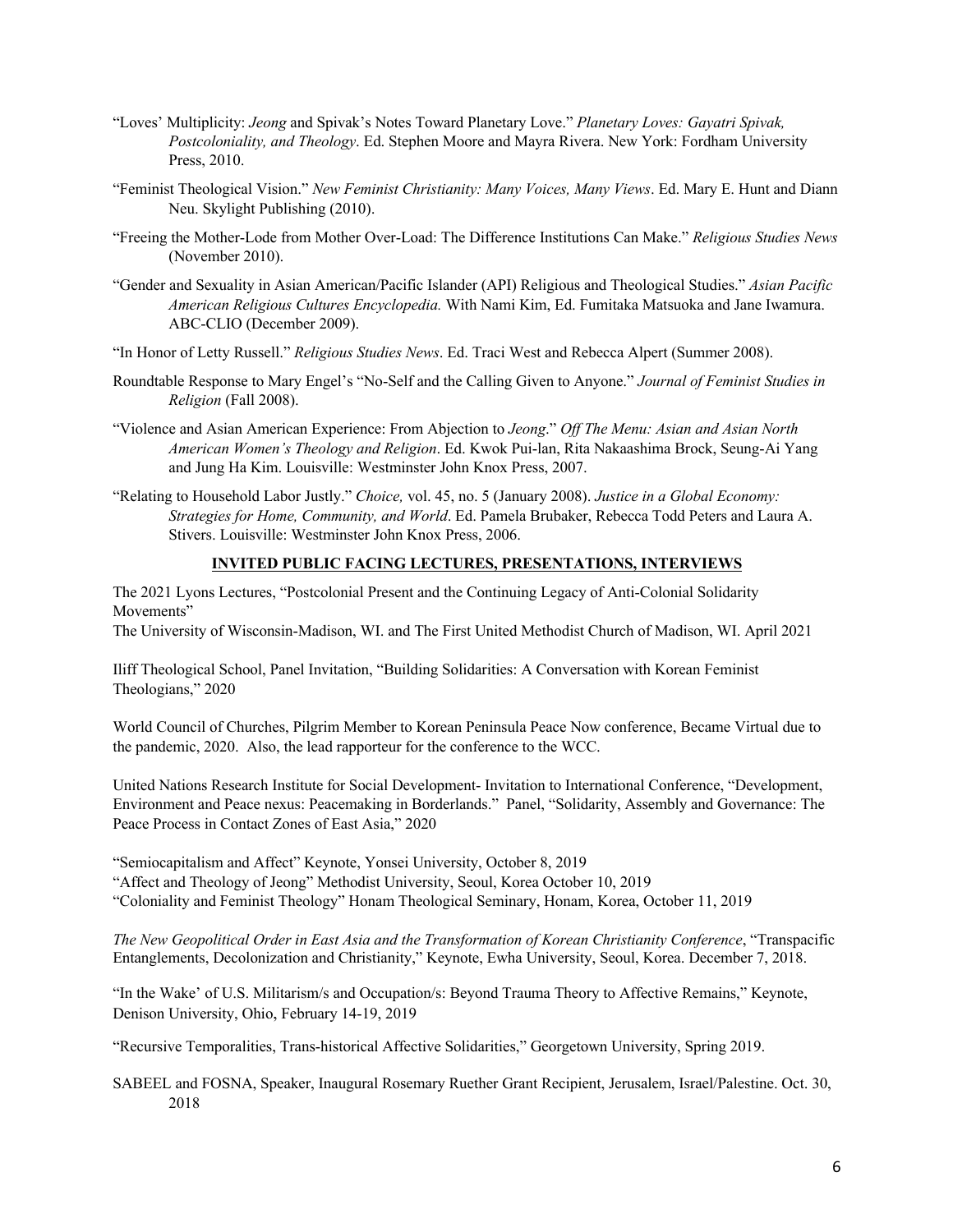"From Pre to Post Tenure," ATS Mid-Career Faculty Roundtable Seminar, Orlando, FL. April 6-8, 2018

"Acts of Exclusion: API Responses to Migration, Otherness and Belonging," Union Theological Seminary, NYC. April 21, 2017

"For the Sake of Our Children: Loss and Love in the Work of Peace-Making," Annual President's Interfaith Luncheon, Northwestern University, Evanston, IL. November 14, 2016

"Specters, Hauntings, Presences," Keynote, Graduate Student Conference, Northwestern University, Evanston, IL. October 7-9, 2016

"Making and Unmaking of Model-Minority," Keynote, Korean United Methodist National Caucus, Ithaca, IL. April 6, 2016

"Terror, Loss and Hope: Transpacific Affective Life of the Unending War," *Affectivity and Divinity Conference*, Drew University, Madison, NJ. March 18, 2016

"Seeking Justice in a Postcolonial World: Asian America and Decolonization," North Park College, Chicago, IL February 25, 2015

"Racism, Imperial Diversity and Neoliberal Inclusion: Decolonizing Higher Education," Princeton Theological Seminary, Princeton, NJ. November 12, 2014

"The Un/Making of Asian American as the Model-Minority Figure in Racial America," Chicago Theological Seminary, Chicago, IL November 5, 2014

Workshop "Why Ferguson Matters to Asian America," Community Organizing Training, Korean Resource Cultural Center, Chicago, IL. October 8, 2014

"Deimperializing Knowledge Production: Revisiting Asia as Method," Plenary respondent, Association of Asian North American Theological Educators, Princeton, NJ, October 3, 2014

"Love in a Time of Capital: Relationality and Commodification as Subjects of Religion," Yale University, Religious Studies, New Haven, CT. May 8-9, 2014

"Visceral Nation: Postsecularism, Affect and American Religion," Mellon Symposium, Haverford College, Haverford, PA. March 28, 2014

Radio Interview, A. R. Bernard Show, NYC, NY. November 30, 2013

"Postcolonial Grief and Melancholia," Pacific School of Religion, Berkeley, CA. October 3, 2013

"Political Performance of Postcolonial Grief," The Leading-Edge Conference, Middle Collegiate Church, NYC, NY. April 13-16, 2013

"Common Good(s), Economy, Ecology, and Political Theology," Invited Respondent to Vincent W. Lloyd, Drew University, Madison, NJ. February 8-10, 2013

"Communicating with Self, Others, and with God," Asian American Pacific Clergywomen Conference, Chicago, IL. October 29-31, 2013

Australian Broadcasting Company: Interview, Vancouver Broadcasting Company, Vancouver, CN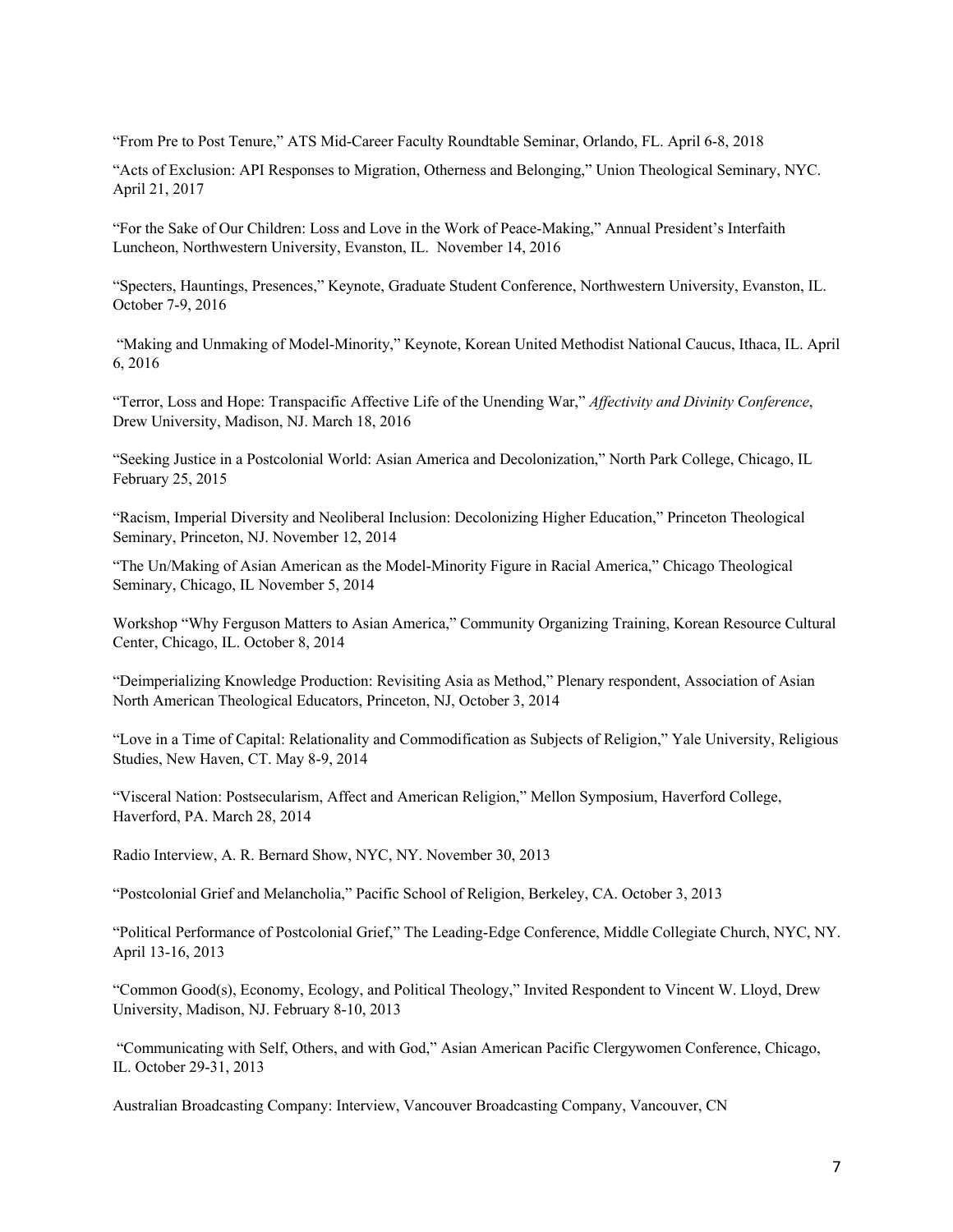#### August 2012 http://www.abc.net.au/radionational/programs/encounter/asian-jesus/4255030

"Imago Dei to Social Relationality," Annual Convocation of Korean Clergy in Cross-Racial Appointments, Chicago, IL. July 18-21, 2011

"Race and Gender in Ministry," Chicago Theological Seminary/Chloe's Circle, Chicago, IL. July 12-13, 2011

"Concept Paper on Children and Christology," Ecumenical Conference on Child Theology, Valparaiso University, Valparaiso, IN. July 12-14, 2011

"Race Matters: Engaging Issues of Racial Justice and Racial Reconciliation," Chicago Theological Seminary, Chicago, IL. March 2011

"Geopolitics of Imperial Reach and Immigration: "I'm Here Because You are There," Columbia Theological Seminary, Decatur, GA. March 2011

"Construction of Asian American Sexuality in North American Context," United Methodist Summit on Sexual Ethics, Houston, TX. January 2011

"Still Present Pasts of War and Immigration: Imagining the Horizons of Korean American Theology," Center for the Study of Korean Christianity, Chicago, IL. November 18, 2010

Invited Review Panelist *Trauma and Grace: Theology in a Rupture World* by Serene Jones, Invited review panelist, Union Theological Seminary, NYC, NY. April 29, 2010

"Spirit of Bandung for Today: Afro-Asian Epistemologies," Church in the Black Experience, Evanston, IL. February 2010

"Interfaith Dialogue and World Religions: A Postcolonial Analysis," National Council of Churches (Commission on Faith and Order), Evanston, IL. November 2009

"Baptism and Love in Proximity to the Other," Epiphany West and Ecumenical Conference, Church Divinity School of the Pacific, Berkeley, CA. January 2009

"Negotiating Inclusion and Exclusion," Response to Prof. Jurgen Moltmann, Evanston, IL 2009

"Discipleship and Decolonization – Toward a Decolonizing/Decanonizing Practice of Faith," Faith matters Public Forum Series, Tulsa, OK. October 2008

"The State of Theological Studies," Asian Pacific American Religious Research Initiative, 10<sup>th</sup> Annual Conference, Pacific School of Religion, Berkeley, CA. August 2008

"Racialization of Religion/s: A Postcolonial Interpretation," The Oklahoma Conference for Community and Justice/Interfaith Trialogue, Peace Academy, Tulsa, OK. March 2, 2008

"Loves' Multiplicity: *Jeong* and Spivak's Notes Toward Planetary Love," *Planetary Loves: Postcoloniality, Gender and Theology*, Drew Graduate School, Madison, NJ. November 2007

"Biopolitics of Empire as Raced and Gendered: A Theological Response," Religion and Empire: An Academic Symposium, Perkins School of Theology, Dallas, TX. October 5, 2007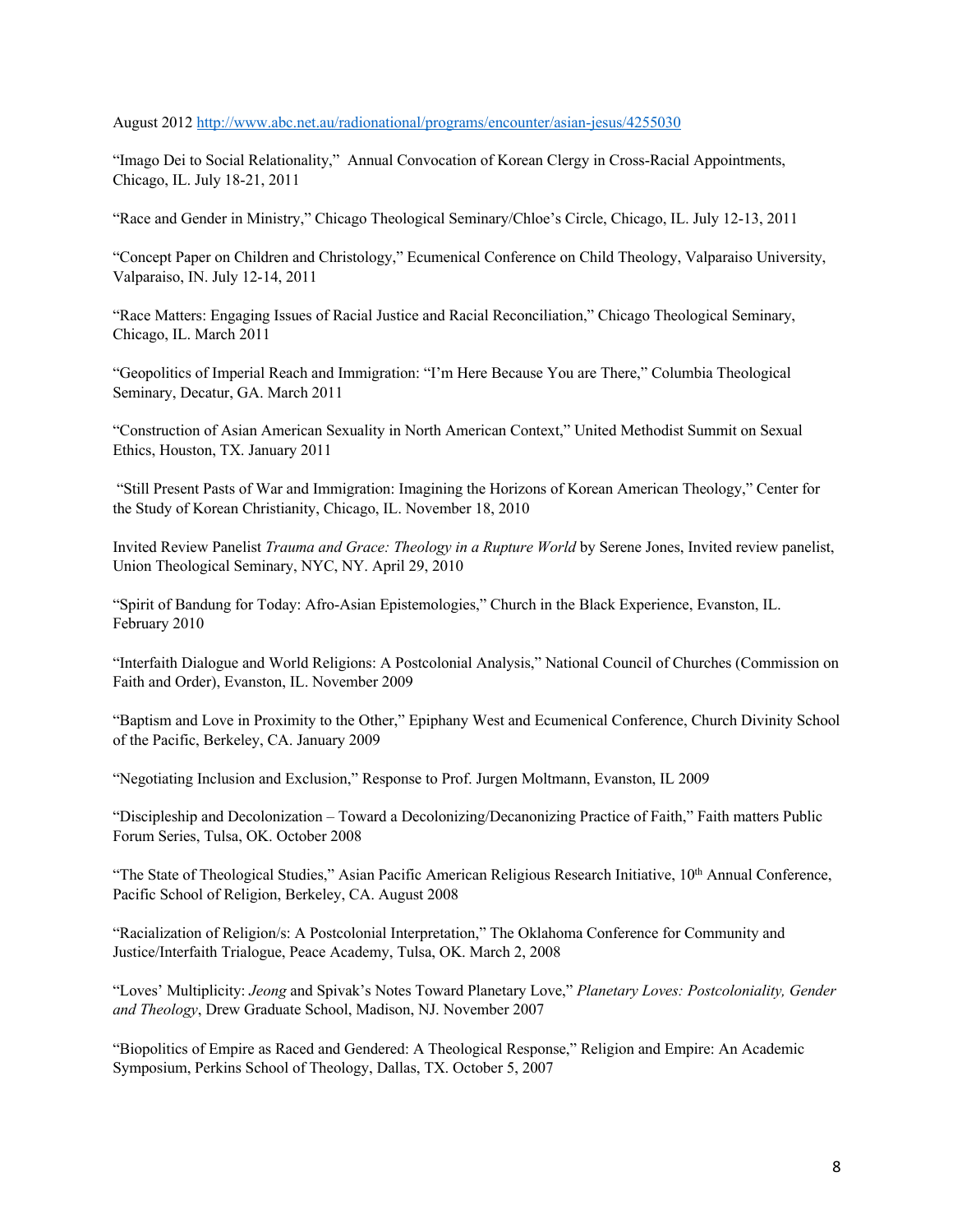"The Divinity of Jesus(?): Postcolonial Perspectives," The Workgroup on Constructive Theology, Vanderbilt Divinity School, Nashville, TN. April 2007

"Race, Sexuality, Sovereignty and Postcolonial Theology," Chicago Theological Seminary, January 2007

"Transgressive Power of Mimicry: Crossing Bhabha and Kristeva," The University of Chicago/The Divinity School, Chicago, IL. January 2007

"White Racism, Feminism and Postcolonial Christology: Toward an Asian American Postcolonial Theology," The University of Chicago, Center for Race, Culture and Politics, Chicago, IL. January 2007

"White Racism, Coloniality and Asian American Theology," Lutheran School of Theology, Chicago, IL. January 2007

"Postcolonial Theological Anthropology," Fordham University, Bronx, NY. February 2007

"Postcolonial Feminist Christology," Princeton Theological Seminary, Princeton, NJ. December 2006

Asian Pacific Religion Research Initiative, "Abject Strangers: U.S. National Identity Post 9/11," APARRI, University of California, Berkeley, CA. August 4, 2006

#### **PROFESSIONAL PRESENTATIONS**

American Academy of Religion / November 2019 "Political Theology for the Unredeemed," Book Review on Karen Bray's *Grave Attending* "Anger: Leashed and Unleashed," Panel Respondent

American Academy of Religion / Denver, CO. November 2018

"The Breath of 'Impenitential Ancestors' In the Wake Work of Aspiration" (Philosophy of Religion Unit) "State of the Field in Asian American Religious Studies" (Asian North American Religion, Culture and Society Group)

American Studies Association Annual Meeting Chicago, IL. November 2017 "Unruly Currents": Embodiment, Memory and the Politics of Transpacific Dissent"

Association of Asian American Studies – Miami, FL**.** April 29, 2016 Respondent – "The Spirituality of Asian American Religious Nones, Spiritual but not Religious, and Queers"

National Women's Studies Association – Milwaukee, WI. November 13, 2015 Panel Presenter: "The Work of Mourning: Remembering the Korean War, Generating Hope in Futurity of Korea"

Association of Asian American Studies – Evanston, IL. April 25, 2015 Panel Presenter: "Critical Christian Studies of the United States' Imperialist Militarism from Asian/Asian North American Perspectives"

Association of Asian American Studies – Evanston, IL. April 23, 2015 Book Reviewer: "Sharon Suh, Silver Screen Buddha: Author Meets Critics"

American Academy of Religion – Baltimore, MD**.** November 18-21, 2013 Panel Presenter: "Theorizing Affect for Theology and Religion" Panel Presenter: "Critical Christian Studies and U.S. Militarism in the Asia Pacific"